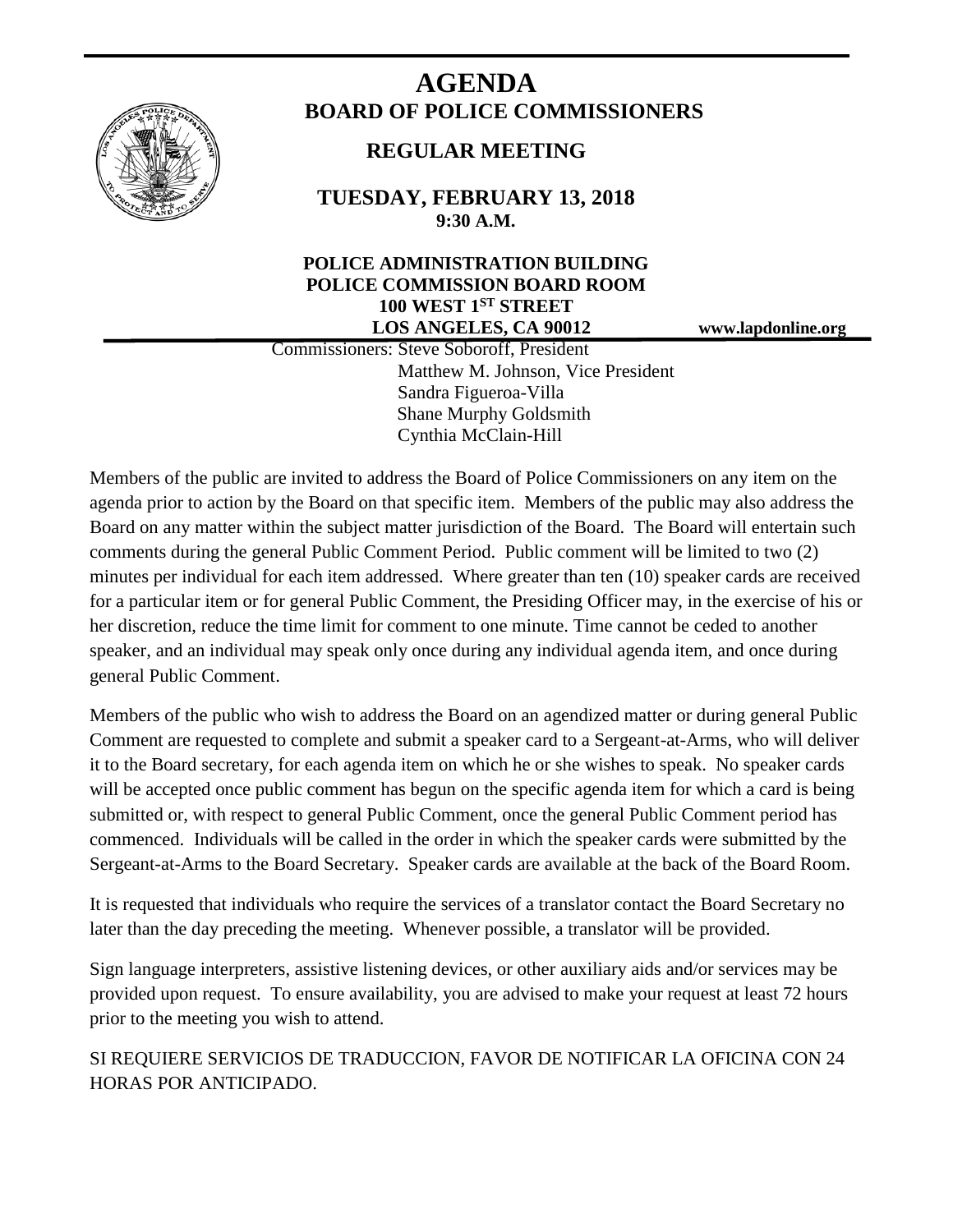#### 1. **CONSENT AGENDA ITEMS**

A. DEPARTMENT'S REPORT, dated February 2, 2018, relative to the donation of 89,000 rounds of pistol ammunition, valued at \$31,098.80, from the Winchester Ammunition Company, for the benefit of Training Division, as set forth. **[\[BPC #18-0061\]](http://www.lapdpolicecom.lacity.org/021318/BPC_18-0061.pdf)** 

Recommendation(s) for Board action:

RECEIVE the Department's report and TRANSMIT to the Mayor and City Council for acceptance.

B. DEPARTMENT'S REPORT, dated February 2, 2018, relative to the donation of 5,600 Drop Stop devices, valued at \$56,000.00, from the Los Angeles Police Foundation, for the benefit of the Los Angeles Police Department, as set forth. **[\[BPC #18-0062\]](http://www.lapdpolicecom.lacity.org/021318/BPC_18-0062.pdf)** 

Recommendation(s) for Board action:

RECEIVE the Department's report and TRANSMIT to the Mayor and City Council for acceptance.

C. DEPARTMENT'S REPORT, dated February 2, 2018, relative to the donation of three Los Angeles Police Department Public Service Announcements, valued at \$15,000.00, from the Los Angeles Police Foundation, for the benefit of Media Relations Division, as set forth.  $[BPC #18-0063]$ 

Recommendation(s) for Board action:

APPROVE the Department's report and ACCEPT the donation.

D. DEPARTMENT'S REPORT, dated February 8, 2018, relative to a monetary donation totaling \$11,850.00, from the Los Angeles Dodgers, LLC., to be utilized for food and recreational activities and events, for the benefit of various Cadet Programs (Pacific Area \$6,240, South Traffic Division \$1,350, West Valley Area \$720 and Rampart Area \$3,540), as set forth. **[\[BPC #18-0064\]](http://www.lapdpolicecom.lacity.org/021318/BPC_18-0064.pdf)** 

Recommendation(s) for Board action:

APPROVE the Department's report and ACCEPT the donation.

E. DEPARTMENT'S REPORT, dated February 89, 2018, relative to a monetary donation totaling \$3,030.00, from the Los Angeles Dodgers, LLC., to be utilized for food and recreational activities and events, for the benefit of various Cadet Programs (Hollenbeck Area \$1, 950, Van Nuys Area \$510, Van Nuys Area \$570), as set forth.

[\[BPC #18-0065\]](http://www.lapdpolicecom.lacity.org/021318/BPC_18-0065.pdf)

Recommendation(s) for Board action:

APPROVE the Department's report and ACCEPT the donation.